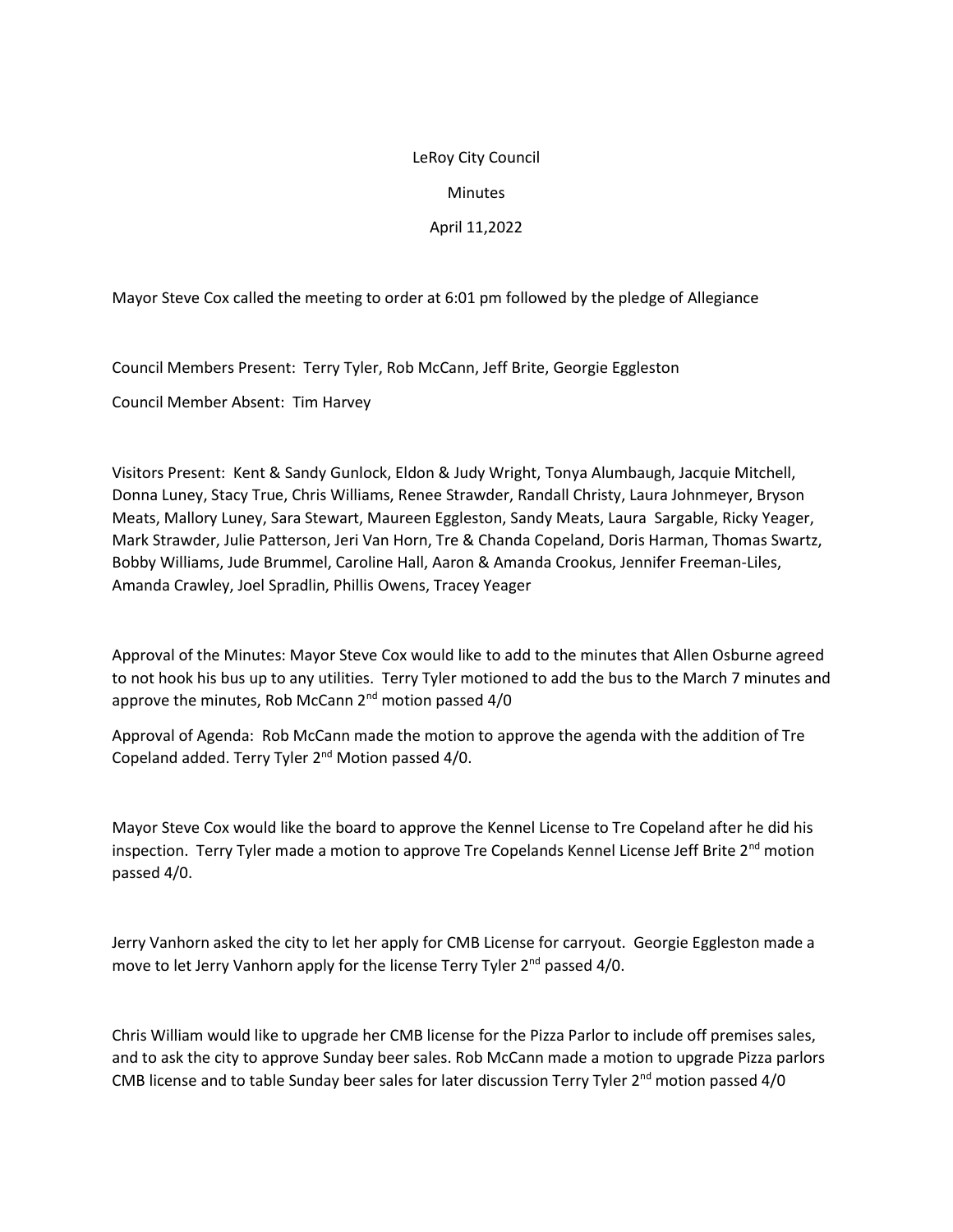Scotty William discussed her May  $21^{st}$ . chug run. She informed the board that she has the insurance policy ready for payment, Scotty was wanting to have the chug run at the school track. Rob made the motion to let Scotty Williams have her beer run on the day set fourth at the track as long as the school is fine with-it Terry Tyler  $2^{nd}$  motion passed  $3/1$  Georgie voting against.

Sara Stewart – Love LeRoy informed the board of some of the events that are coming up for Love LeRoy. Love LeRoy is going to have dog day in the park and would like the boards permission to hold this event in the city park. They would also like to purchase a sign that says Home of the Titans and put in on the Welcome to LeRoy sign. Discussion from the board was that they would like to see the design for the sign and to have Love LeRoy get with the KDOT to see if it was ok for them to put the sign up. Rob McCann made a motion to allow for dog day in the park Terry Tyler  $2<sup>nd</sup>$  motion passed.

Tonya Alumbaugh visited with the board on closing the road E and  $1<sup>st</sup>$  on the south end of the property. This is not a maintained road but the city does have a right of way thru that section. Rob McCann made a motion to table this until further discussion at a later date Terry Tyler 2<sup>nd</sup> motion passed 4/0.

Mallory Luney with the Home Coming committee visited with the board about the Home Coming was moving the events back to the Home Coming Park. They have been discussing making some improvements to the park that consist of replacing the swings, cleaning the horseshoe pits and possibly putting in another one. Fixing the picnic tables, fixing the electricity for the bandstand, and removing the stage. The city will be responsible for removing the swings per Superintendent and painting the picnic tables. The board would like to have an item-by-item list of what the home coming is wanting to fix, before the city could help. Terry Tyler made a motion to table this until the city gets a list and insurance Jeff Brite  $2^{nd}$  the motion passed  $3/0$  with Rob McCann abstaining.

Randall Christy visited with the board about his RV being on his property. Georgie Eggleston so moved to leave the camper alone and hooked up Rob McCann 2<sup>nd</sup> the motion passed 3/1 with Terry Tyler voting no

Rick Yeager visited with the board about his camper, there was no motion on table to vote for.

Kent Gunlock visited with the board about his Trailer Houses that he rents in the community, there was no motion on the table for a vote.

Renee Strawder informed the board that the cemetery board is increasing the wages for the individual that is mowing the cemetery. The increase is \$125.00 per mowing which will bring the cost per mowing to \$765.00. Mayor Steve Cox would like to receive from the cemetery board information containing that the city has no control over what the city pays for the mowing.

Superintendent Report – Aaron Copeland the water tower has been cleaned and all the pumps have been repaired.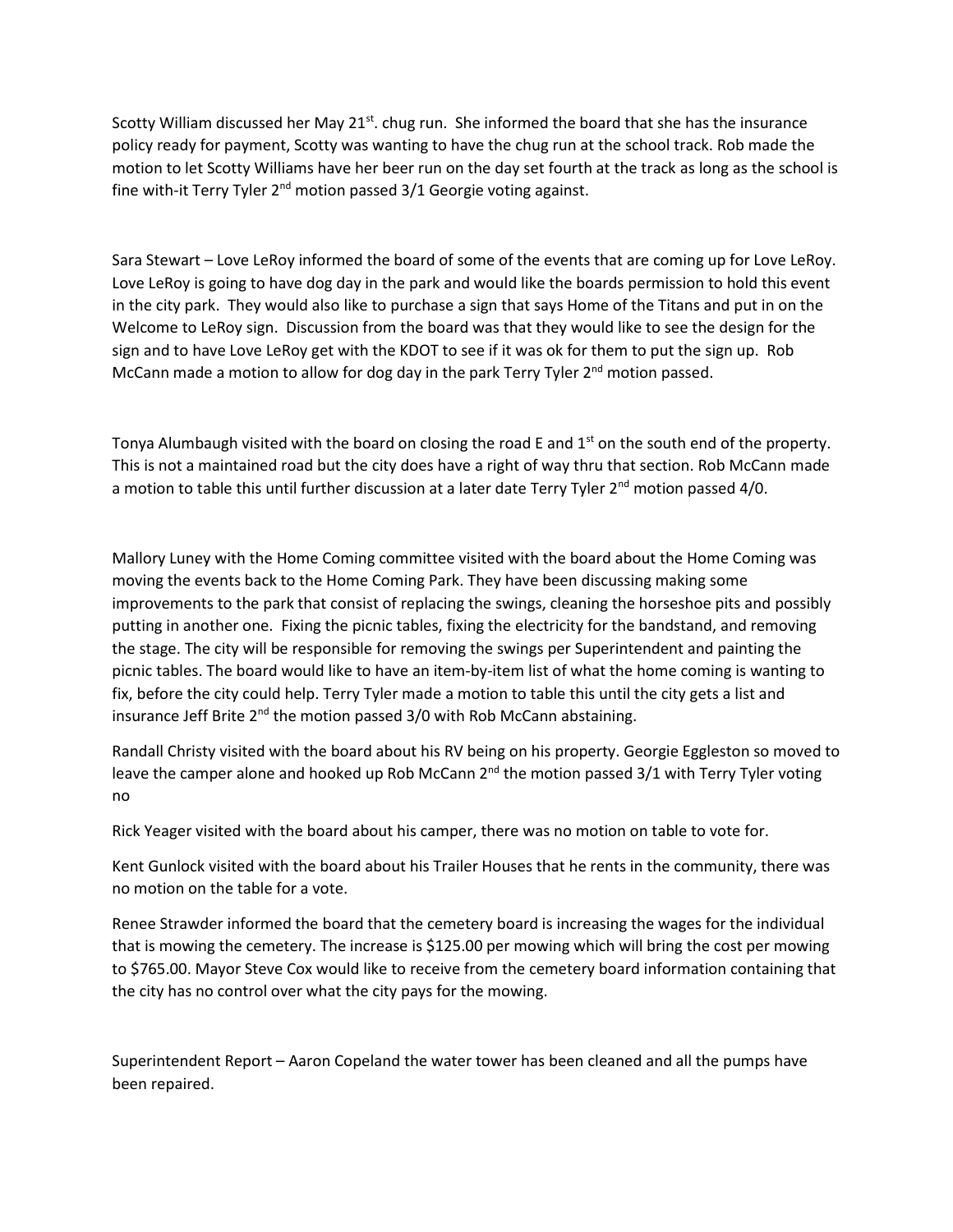Gaap resolution2022-2 for year 2022 passed Rob McCann made the motion to approve Jeff Brite 2<sup>nd</sup> motion passed 4/0

Goergie Eggleston moved to have the FEMA (flood plain) meeting on May  $2^{nd}$  6:00 pm Rob McCain  $2^{nd}$ motion passed 4/0

Resolution 2022-3 Resolution Relinquishing Funds NO 21-CR-002- Bryson Meats. Rob McCann made a motion to have the Mayor Steve Cox to sign the letter to Kansas Department of Commerce for the close out of the Grant Jeff Brite 2<sup>nd</sup> motion passed 4/0

Terry Tyler made a motion to purchase an Ice Machine for the Community building for the price of 2400.00 Rob McCann 2<sup>nd</sup> motion passed 4/0

Geogie Eggleston made a motion to purchase the sweeper scrubber for the community building for the price of 4132.00 Rob McCann 2<sup>nd</sup> motion passed 4/0

Aaron had two bids for the electrical work that is needing to be done in the city shop building. Rob McCann made a motion to let Aaron chose the bid on the basis of who could get to it first with their being such a time crunch. Georgie Eggleston 2<sup>nd</sup> motion passed

Rob made the motion to accept Precision Enterprises bid for 1.5" spray foam for the city shop at the cost of 12,555.36 Georgie Eggleston 2<sup>nd</sup> the motion passed 4/0

Rob McCann moved to move forward with the kennels and to go ahead and get them set up and to contact the state and to pay the fees for the kennel Georie Eggleston  $2^{nd}$  motion passed  $4/0$ 

Rob McCann moved to not annex the address 1849 HWY 58 into the city Terry Tyler  $2^{nd}$  motion passed 4/0

Georie Eggleston motioned not to have any vacation mode for the water/sewer/trash. Rob McCann 2<sup>nd</sup> the motion of no vacation mode, passed 4/0.